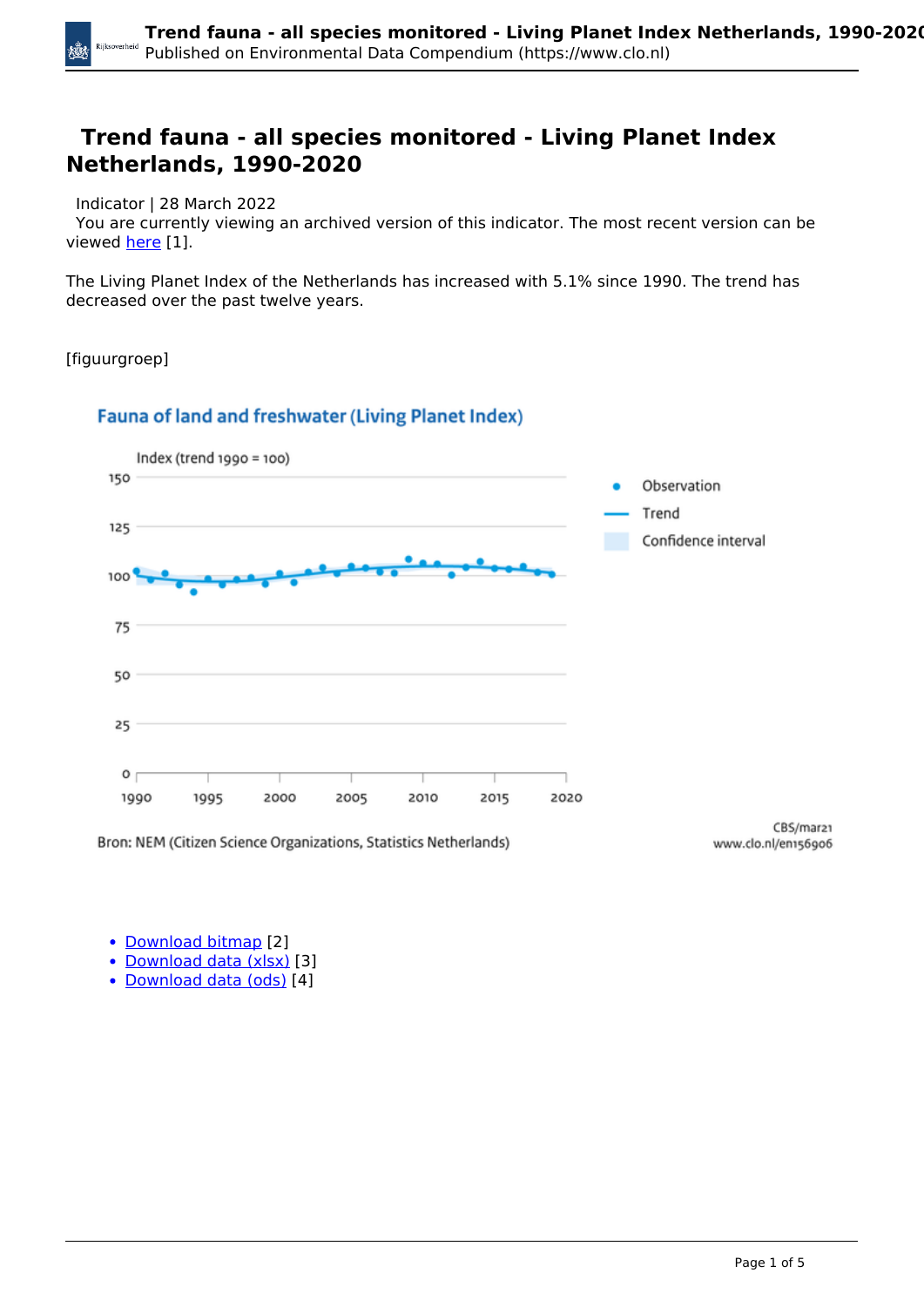#### **Living Planet Index mondial**

×ŏ



Source: World Wildlife Fund, Zoological Society of London

CBS/mar22 www.clo.nl/en156907

- [Download bitmap](https://www.clo.nl/sites/default/files/infographics/1569_002g_clo_07_en.png) [5]
- [Download data \(xlsx\)](https://www.clo.nl/sites/default/files/datasets/c-1569-002g-clo-07-en.xlsx) [6]
- [Download data \(ods\)](https://www.clo.nl/sites/default/files/datasets/c-1569-002g-clo-07-en.ods) [7]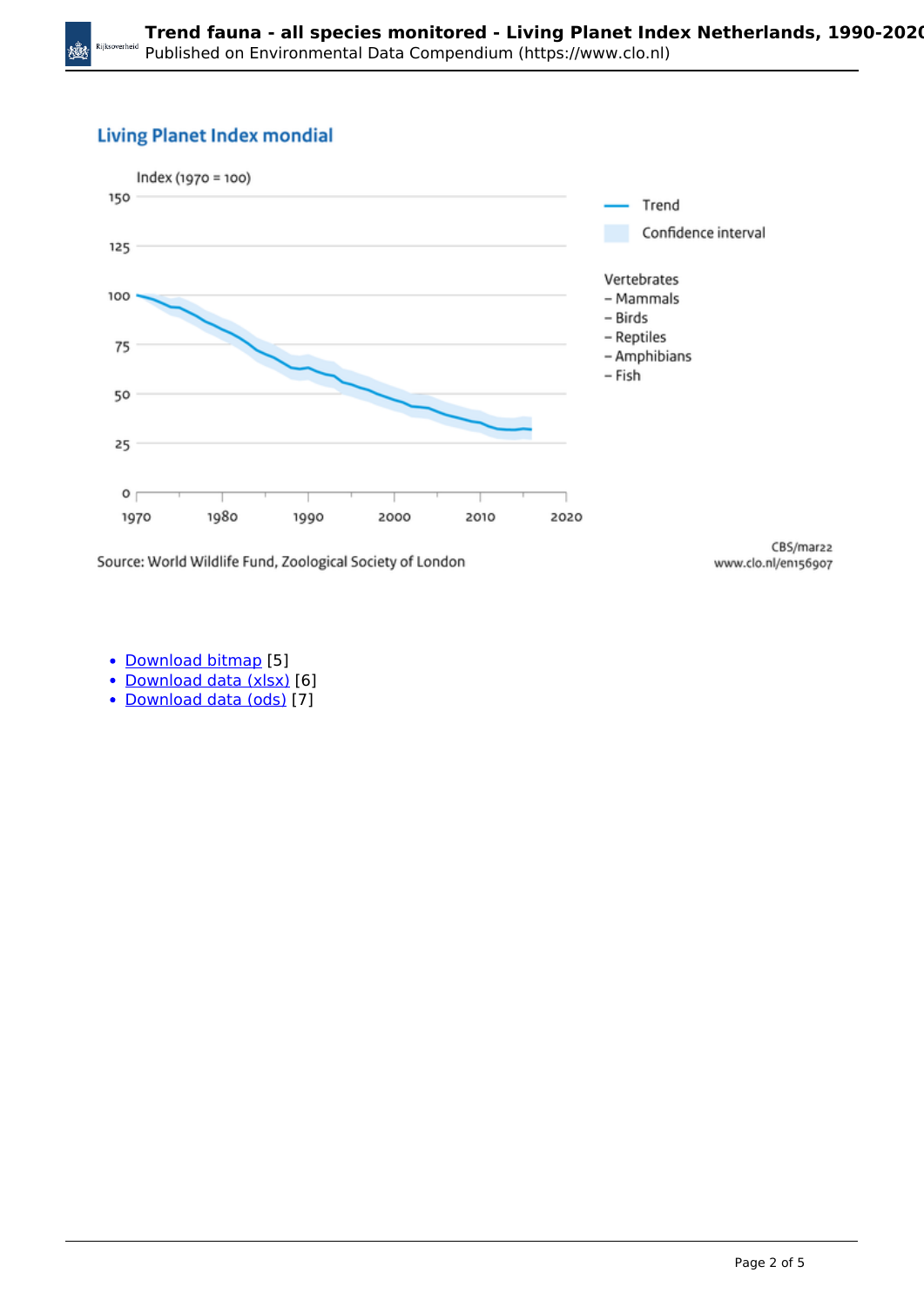



• [Download bitmap](https://www.clo.nl/sites/default/files/infographics/1569_007g_clo_07_en.png) [8]

• [Download data \(xlsx\)](https://www.clo.nl/sites/default/files/datasets/c-1569-007g-clo-07-en.xlsx) [9]

[Download data \(ods\)](https://www.clo.nl/sites/default/files/datasets/c-1569-007g-clo-07-en.ods) [10]

[/figuurgroep]

## **Trends in species groups**

The Living Planet Index of the Netherlands reflects the average trend of 351 species of mammals, breeding birds, reptiles, amphibians, butterflies, dragonflies and fresh water fish together. Since 1990, this indicator has increased by 5.1%, mainly because, during this period, mammal, reptile and dragonfly populations have grown. Over the past twelve years, the average trend of all species together has decreased a bit. The indicator reflects an average trend; various species and/or groups of species, in particular amphibians and butterflies show a downward trend.

# **Global LPI**

The global LPI (WWF 2020; see second tab page) includes population data on more than 4000 vertebrates (mammals, breeding birds, reptiles, amphibians and fish). In the period 1970-2016, the global LPI decreased by 68% and also after 1990, (the start of the Dutch time series), the trend is still downwards. So, the marginally upward trend in the Netherlands observed since 1990 and the subsequent stabilisation are at odds with the overall global trend.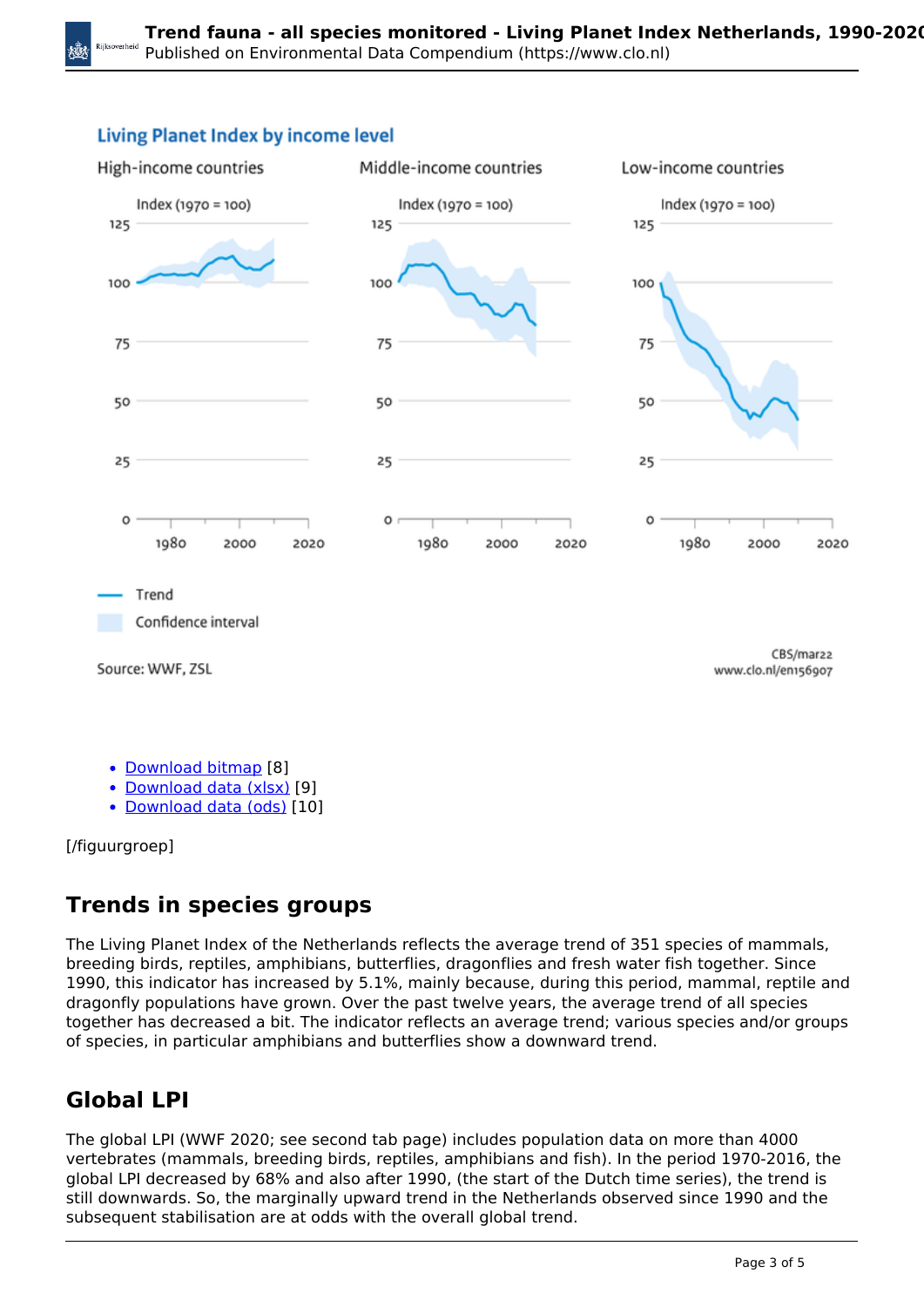If the LPI is broken down by groups of countries with different income levels (according to World Bank criteria), it turns out that the LPI has risen in high-income countries (by 9.7 % over the period 1970-2010; WWF 2014), which is similar to the Dutch trend. According to the World Wide Fund for Nature, the increase is an indication of recovery after severe loss of biodiversity, which partly occurred prior to 1970 and the increase proves that restoration of natural environment is possible because nowadays rich countries are prepared to mobilise more financial resources for projects to restore natural environment. Furthermore, goods are often imported from low-income countries and these low-income countries also suffer the negative effects on biodiversity of massive production of goods.

## **LPI in the Environmental Data Compendium**

The Living Planet Index (LPI) is the average trend of all species for which sufficient data is available to calculate trends with. The rationale of the LPI is that the more species show negative population trends and the stronger the overall decrease is, the more deplorable the state of nature is (and vice versa). The LPI is widely used in the international context to describe changes in biodiversity over time. In the Environmental Data Compendium it is one of the indicators to describe trends in biodiversity in the Netherlands, covering parts of the biodiversity concept. Other biodiversity indicators capture complementary aspects of biodiversity.

The Dutch LPI represents the development of populations of native species for the Netherlands, excluding species of marine and brackish habitats. In 2017, the marine LPI has been further developed, and extended with trends of birds, benthos and fish of the North Sea, the South-West delta, the coast and the Wadden region. These trends are not yet incorporated into the overall Dutch LPI.

In 2017 a study was published on the strong decrease in total insect biomass in German protected areas bordering the Netherlands. It is still unclear to what extent such a decline has occurred in the Netherlands too. Although two insect groups have been incorporated in the Dutch LPI (of which one shows an increase in average population trend and the other one a decrease), adding more insect groups may have a negative impact on the overall trend.

Apart from average trends per species group, LPI can also be used as a signalling tool for change in ecosystem quality. The quality in this case is measured in terms of presence/abundance of species typically associated with certain habitats, so called habitat specialists. If the LPI is broken down by ecosystem, it appears that the increase of the overall LPI is mainly attributable to population increases of species typically associated with fresh water and marshlands. In woodlands, the LPI shows an increase too. In farmland and open natural areas (heathland, dunes and semi-natural grassland), the average trend of the habitat specialists decreased, sometimes strongly.

## **References**

- **Buckland, S.T. en A. Johnston (2017). Monitoring the biodiversity of regions: key principles** and possible pitfalls. Biological Conservation 214: 23-34.
- Butchart, S.H.M., M. Walpole, B. Collen, A. van Strien, J.P.W. Scharlemann et al., 2010. Global biodiversity: indicators of recent declines. Science 328, 1164-1168, doi:10.1126/science.1187512.
- Hallmann, C.A., M. Sorg, E. Jongejans, H. Siepel, N. Hofland, H. Schwan, W. Stenmans, A. Müller, H. Sumser, T. Hörren, D. Goulson, H. de Kroon (2017). More than 75 percent decline over 27 years in total flying insect biomass in protected areas. PLoS ONE 12 (10): e0185809. <https://doi.org/10.1371/journal.pone.0185809> [11]
- Loh, J., R.E. Green, T. Ricketts, J. Lamoreux, M. Jenkins, V. Kapos, J. Randers (2005). The Living Planet Index: using species population time series to track trends in biodiversity. Phil. Trans. R. Soc. B 360, 289-295.
- Strien, A.J. van, A.W. Gmelig Meyling, J.E. Herder, H. Hollander, V.J. Kalkman, M.J.M. Poot, S. Turnhout, B. van der Hoorn, W.T.F.H. van Strien-van Liempt, C.A.M. van Swaay, C.A.M. van Turnhout, R.J.T. Verweij en N.J. Oerlemans (2016) Modest recovery of biodiversity in a